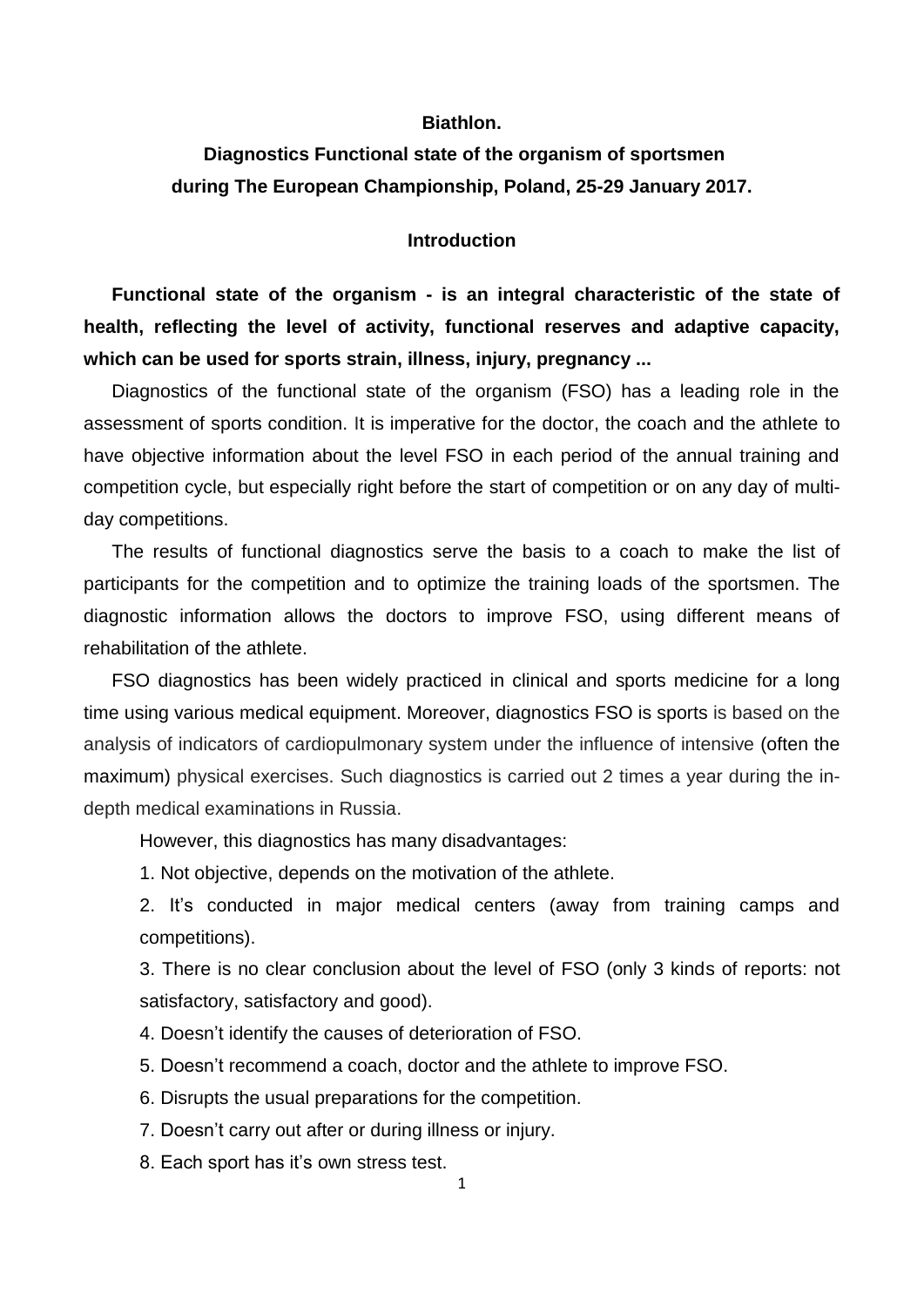9. It's held at the beginning and at the end of a sports season, but not in the competitive period.

10. Limitation of age (15-40 years).

Given the above, we believe that the ideal diagnostics FSO of athletes must meet the following criteria:

1. Objective, independent from the motivation of the athlete.

2. Athlete should be without additional exercise (not interfere with the plans of training during training camps and competitions).

3. Universal (for any sport) and takes a short time.

- 4. Integrated (system, multifunction).
- 5. Reflects the adaptive capacity of the organism (functional reserve).
- 6. Reflects the dynamics of the FSO.
- 7. The large variability of conclusions about the level of the FSO.
- 8. Detects violations of separate physiological functions.
- 9. Evaluates the effectiveness of rehabilitation measures.
- 10. Not contraindicated in diseases or injuries.
- 11. Has no age restrictions (children, adults, the elderly).

## **Materials and methods**

During The European Championship in biathlon (Poland, 25-29 January 2017) we applied the new universal technology diagnostics FSO of athletes, which is called **«Diagnostics FSO of athletes at rest»**. This technology is based on the analysis of simple and integral functional parameters of the hardware-software complex **«Integral Monitoring System «Symona 111»,** which is composed of 8 measuring modules, connected by a computer program: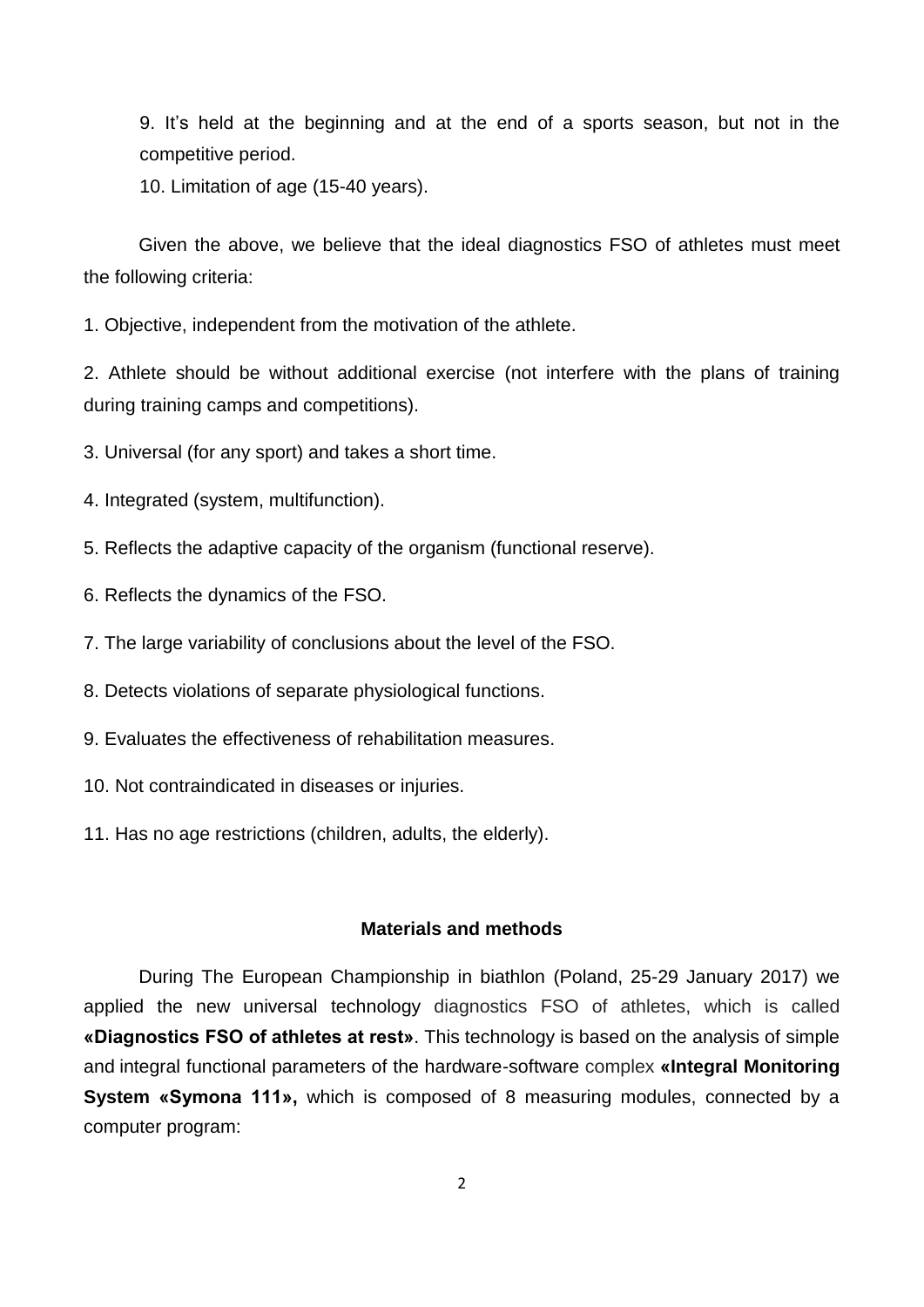- 1. Cardioplethysmograph,
- 2. Electrocardiograph,
- 3. Pulsoximeter,
- 4. Non-invasive blood pressure,
- 5. Body temperature (2 channels),
- 6. Electroencephalograph,
- 7. Gas breathing  $(CO2 + O2)$ ,
- 8. Breathing mechanics.

The complex is designed for non-invasive measurements of various physiological parameters of central and peripheral hemodynamics, respiratory function, delivery and consumption of oxygen, metabolism, body temperature, activity of the central and vegetative nervous system. Simultaneously it displays information about the size of more than 100 simple and integral indicators. «Symona 111» is used in clinical practice (cardiology, pulmonology, functional diagnostics, anesthesiology, intensive care), and in sports medicine.

**The most important feature of the computer program is comparison of the measured values of each indicator from its normal value to a perfectly healthy man.** The magnitude of the normal value of any indicator depends on the age, sex, height, weight and body temperature.

We analyze the values and trends of both simple and integral indicators in practical diagnostics FSO of patients and athletes. We examine only integral indicators in this work:

**DO<sub>2</sub>I - Oxygen Delivery Index** (ml/min/m<sup>2</sup>). It characterizes the intensity of the aerobic metabolic processes. In a healthy person, but not the athlete's, normal rate is 500 - 700. In athletes at rest, during the period of active recovery after exercises,  $DO<sub>2</sub>$ I can reach 1500, while a full recovery is approaching 600 and may be even about 500. This is usually a stable individual minimum: 500 to 900. Fully recovered sprinter or athletes from playing sports usually have  $DO<sub>2</sub>1$  900-1100, and slayers - 500-700.

**IB - Integral Balance Deviation** (±∆%). It characterizes the level of functioning of the cardio-pulmonary system at rest compared to a normal person of the same sex, age, weight, height. Reflects the total sum of the variance (%) from the norm 10 "simple"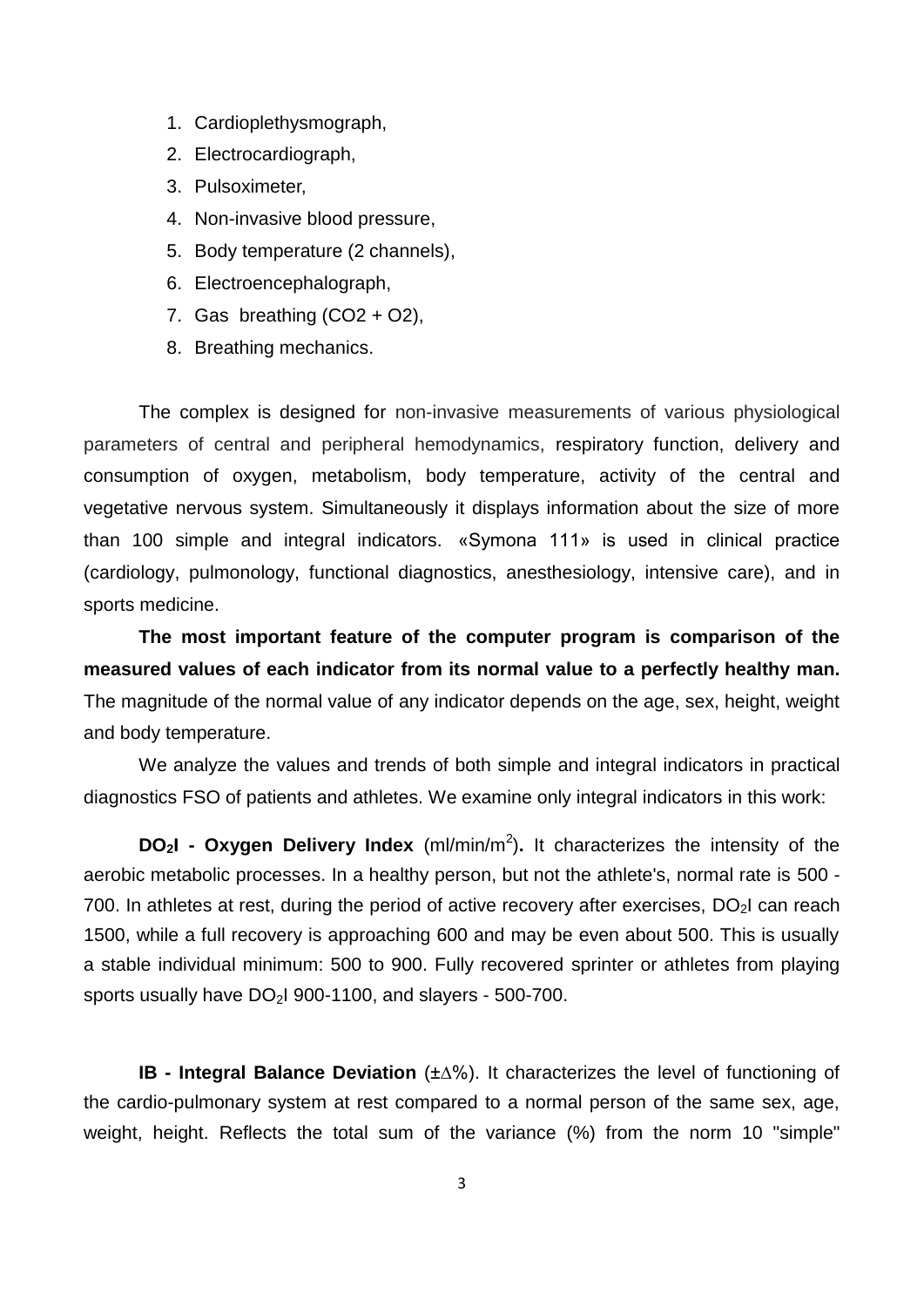indicators of the cardio-pulmonary system. The normal rate is 0±100 for a healthy person, but not for the athlete. Fully recovered athletes in a calm state always have IB above 100, and for elite athletes IB can reach 300-700. If a good recovered professional athlete (after the day of rest) demonstrates significantly dropped IB and it rates less than 100, it is a sign of overtraining. A drop of IB after training or competition reflects the physiological value of the transferred physical exertion. A negative IB value after exercises speaks about the redundancy of the transferred load and bad athlete fitness.

**CR - Cardiac Reserve** (conventional unit). It characterizes the existing reserves of the heart. Reflects the relationship between time parameters of the cardiac cycle. The normal rate is 4 to 6 for a healthy person, but not for the athlete. CR can reach up to 11for well-rested and recovered elite athletes in a calm state. After exercises it is reduced and spent on the recovery of the body. CR is not reduced below 4.5 for well trained athletes at rest and after exercises or competition. The higher is the CR the greater is the endurance. The lower is the CR the worse is the FSO, the lower is the level of fitness.

**AR - Adaptive Reserve** (conventional unit). It characterizes the level of reserves of the body to perform physical and mental work. Reflects the interaction of IB and CR. The normal rate is 400 to 600 for a healthy person, but not the athlete. In the well-rested and recovered elite athletes in a calm state AR can reach 1200-1500. After an intense workout or competition AR may be reduced to 400. The well-trained high-level athletes after training or competition have AR not below 600. The more AR is the better the FSO, the higher the level of fitness.

In this paper we provide medical information about 4 members of the men's team of Russia in biathlon participating in **The European Championship 2017,** January 27 (10 km Sprint) and January 28 (12,5 km Pursuit).

Working in the national team of Russia in biathlon, we usually analyze a variety of individual indicators FSO of athletes. And in this public work, not to disclose personal data, we divided the 4 athletes in 2 groups (2 people each). The only criterion for this separation was the results of reusable diagnostics FSO in January 2017, against the background of the competition in the World Cup and the IBU Cup.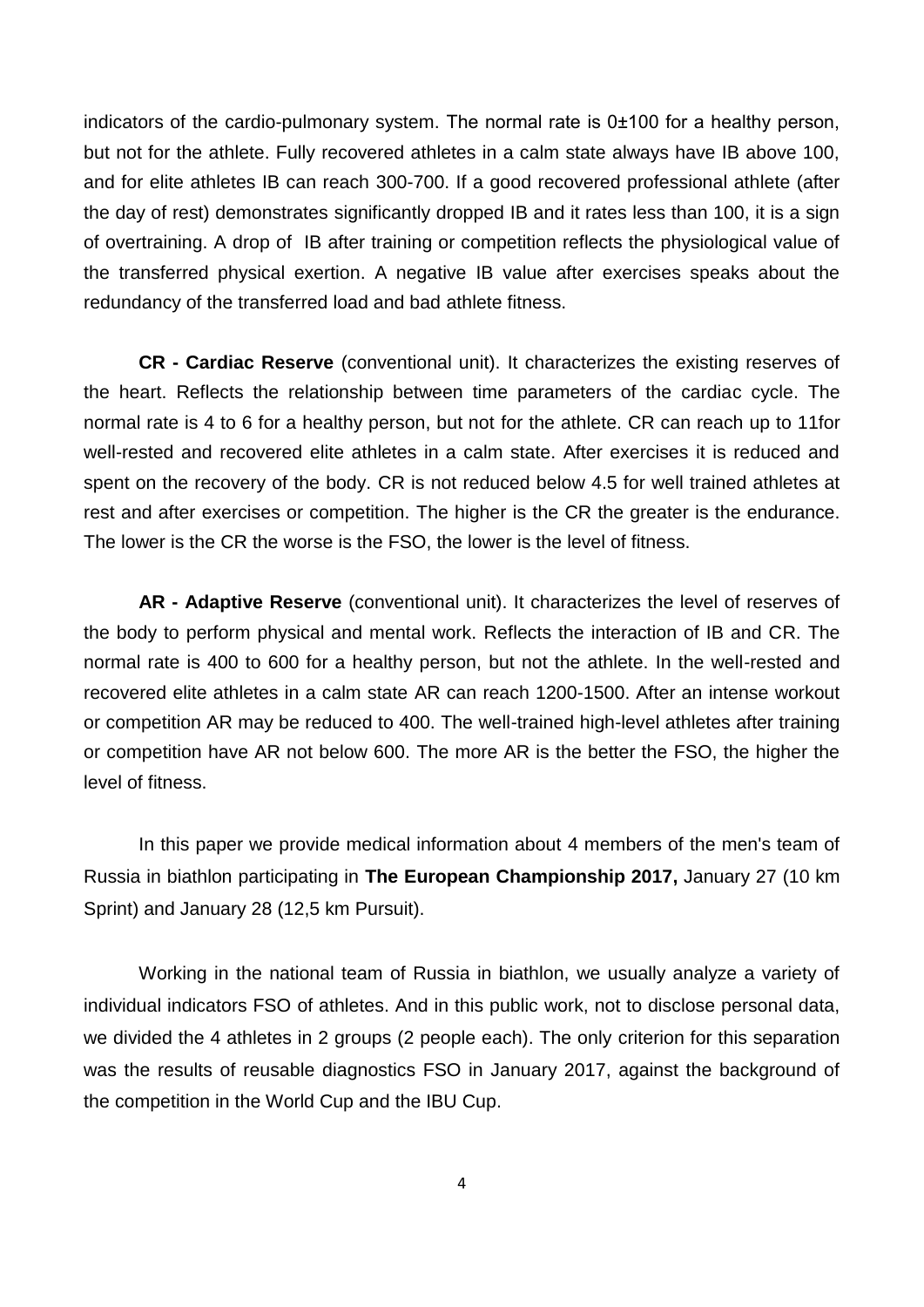**Group 1** has 2 athletes consistently having very high FSO (close to personal highs). We designated them No. 1 and No. 2. They finished 2nd and 17th in Sprint race, and 1st and 2nd in Pursuit - (total average place in both races is 5.5).

**Group 2** has 2 athletes with high level value FSO, typical for members of the national team of the Russian Federation, but not approaching personal highs in January 2017. We designated them No. 3 and No. 4. They finished 18th and 24th in Sprint race, and 16th and 20th in Pursuit – (total average place in both races is 19.5).

The examination of the athletes was performed in the morning after a night's sleep before breakfast and lasted no more than 10 minutes. The athlete was in the horizontal supine position in a quiet relaxed state.

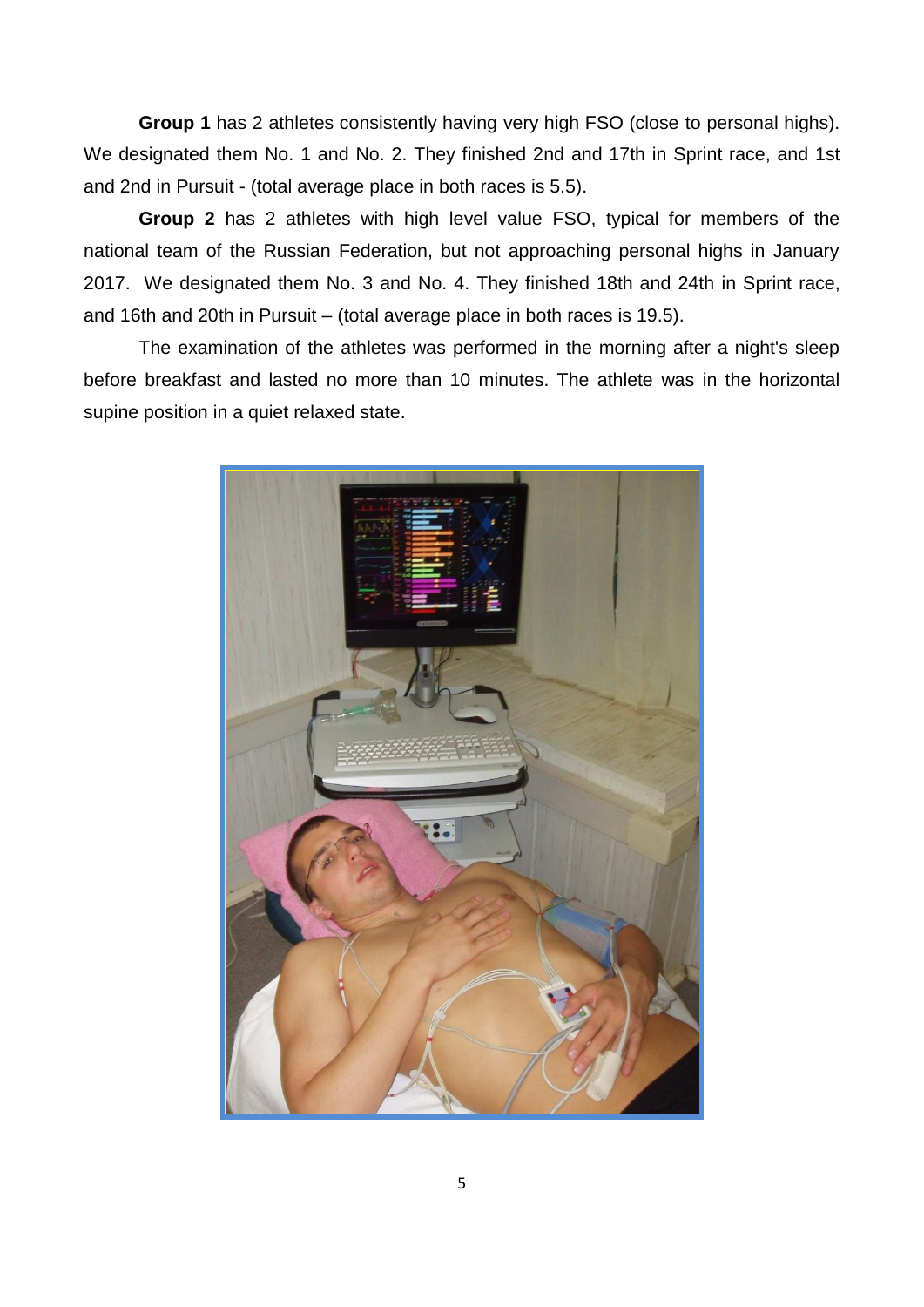We present a comparative table of 2 groups of the athletes with integral indicators FSO. The diagnostics were conducted in the morning of January 26.

| <b>Integral indicator</b>                       | Group 1<br>№1 и №2 | Group 2<br>№3 и №4 | Average value<br>of norm |
|-------------------------------------------------|--------------------|--------------------|--------------------------|
| DO <sub>2</sub><br><b>Oxygen Delivery Index</b> | 677                | 601                | 600                      |
| IB<br><b>Integral Balance Deviation</b>         | $+337$             | $+257$             | 0                        |
| <b>CR</b><br><b>Cardiac Reserve</b>             | 9,29               | 7,98               | 5,00                     |
| <b>AR</b><br><b>Adaptive Reserve</b>            | 1271               | 1004               | 500                      |

After a very successful performance of one of the athletes of the Group 1 in the first two starts (January 25, Men 20 km Individual, 1st place and January 27, Men 10 km Sprint, 2nd place), the coaching staff planned to cancel his participation in Pursuit on January 28, to provide a day of a rest to recover before the Mixed Relay on January 29. But diagnostics FSO of the athletes at rest in the morning of the start in Pursuit (January 28) showed complete recovery FSO for such a contestant. He was declared in Pursuit and was first in it, and the next day he was first in Mixed Relay.

### **Discussion**

Functional reorganization occurs in the body of the athlete under the influence of many years of training and competitive loads. First of all, it is visible in the restructuring of the muscular-articular apparatus. But the primary factor limiting muscle is a functional condition of the cardio-pulmonary system (СLS).

6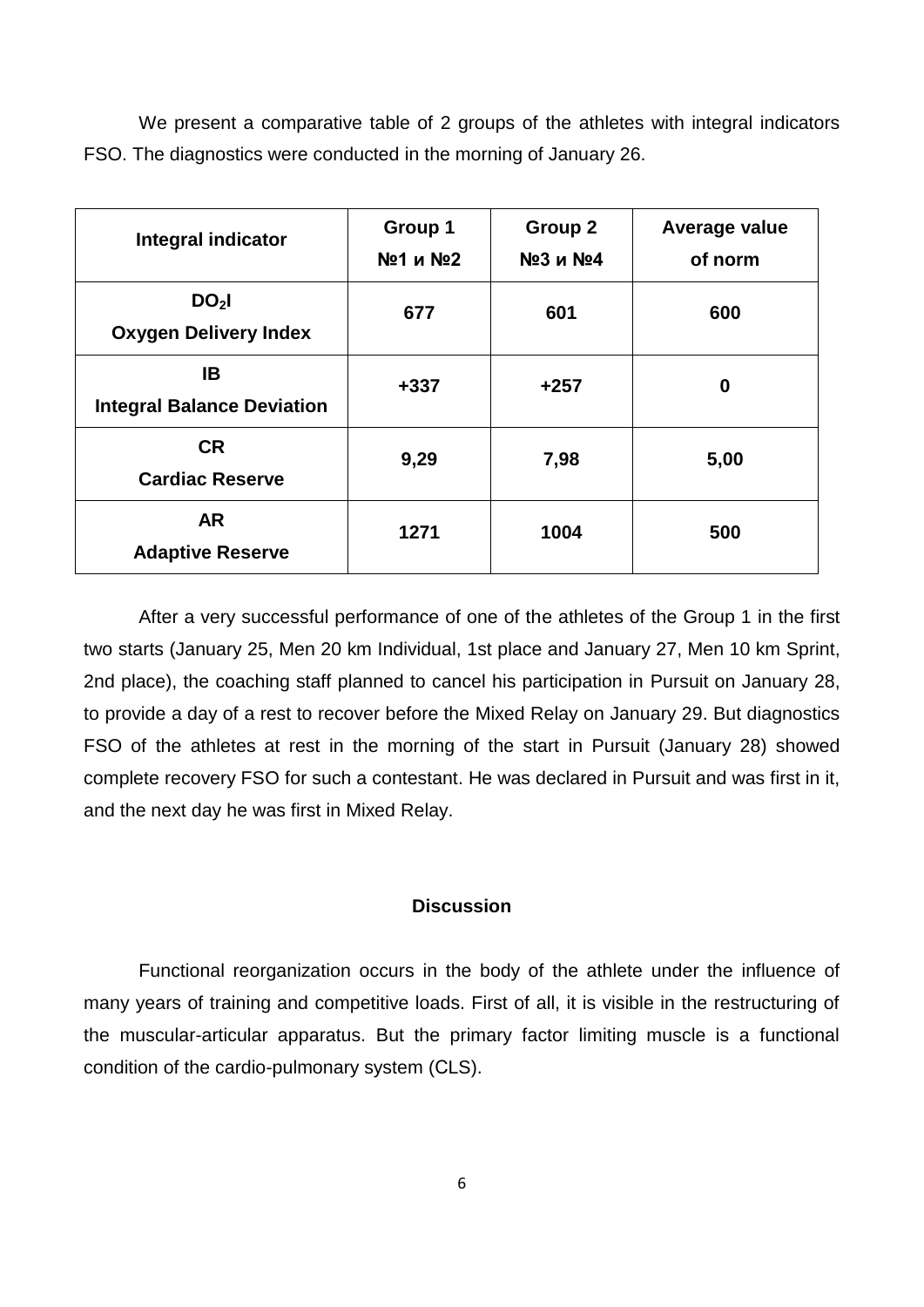Both immediate and long-term changes in CLS occur under the influence of physical activity. All these changes are ultimately aimed at optimal achieving of entire body with energy.

**Long-term changes in the CLS of athletes have been known for a long time. They are well diagnosed at rest using different measuring medical devices and are expressed in increased Heart Chambers, Myocardial Contractility, Blood Volume, improved Pulmonary Oxygenation of the blood and Oxygen Delivery function of the blood, reducing Heart Rate, Vascular Resistance, and change many other parameters. The higher these numbers differ from the norm of the ordinary person, the better FSO.** This is their fundamental difference from the laboratory biochemical parameters. A rested elite athlete and ordinary healthy human have biochemistry exactly the same.

**The increased functional indicators of the internal organs which provide a metabolic rate of the athletes are very unstable. After training or competitions, as well as the loss of sports condition for any reason (illness, injury, overtraining, poor nutrition, poor sleep, etc.) these indicators are falling, approaching the normal average person, or can even fall below normal.**

**Functional indicators of CLS returned to usual high values of the athlete when FSO is restored. The sooner there is a complete recovery of the functional indicators and the greater their magnitude, the higher is the level of fitness.**

### **Insights**

1. Members of the men's team of Russia in biathlon, winning prizes in EURO - 2017, consistently demonstrated a very high level FSO during a month prior to and during the competition.

2. **«Diagnostics FSO of athletes at rest»** carried out using hardware-software complex **«Integral Monitoring System «Symona 111»**, allows you quickly and objectively to assess FSO of athletes in a quiet relaxed state.

3. Such integral indicators as Oxygen Delivery Index, Integral Balance Deviation, Cardiac Reserve and Adaptive Reserve objectively reflect FSO of athletes. The values of these indicators correlate with the sports results.

7